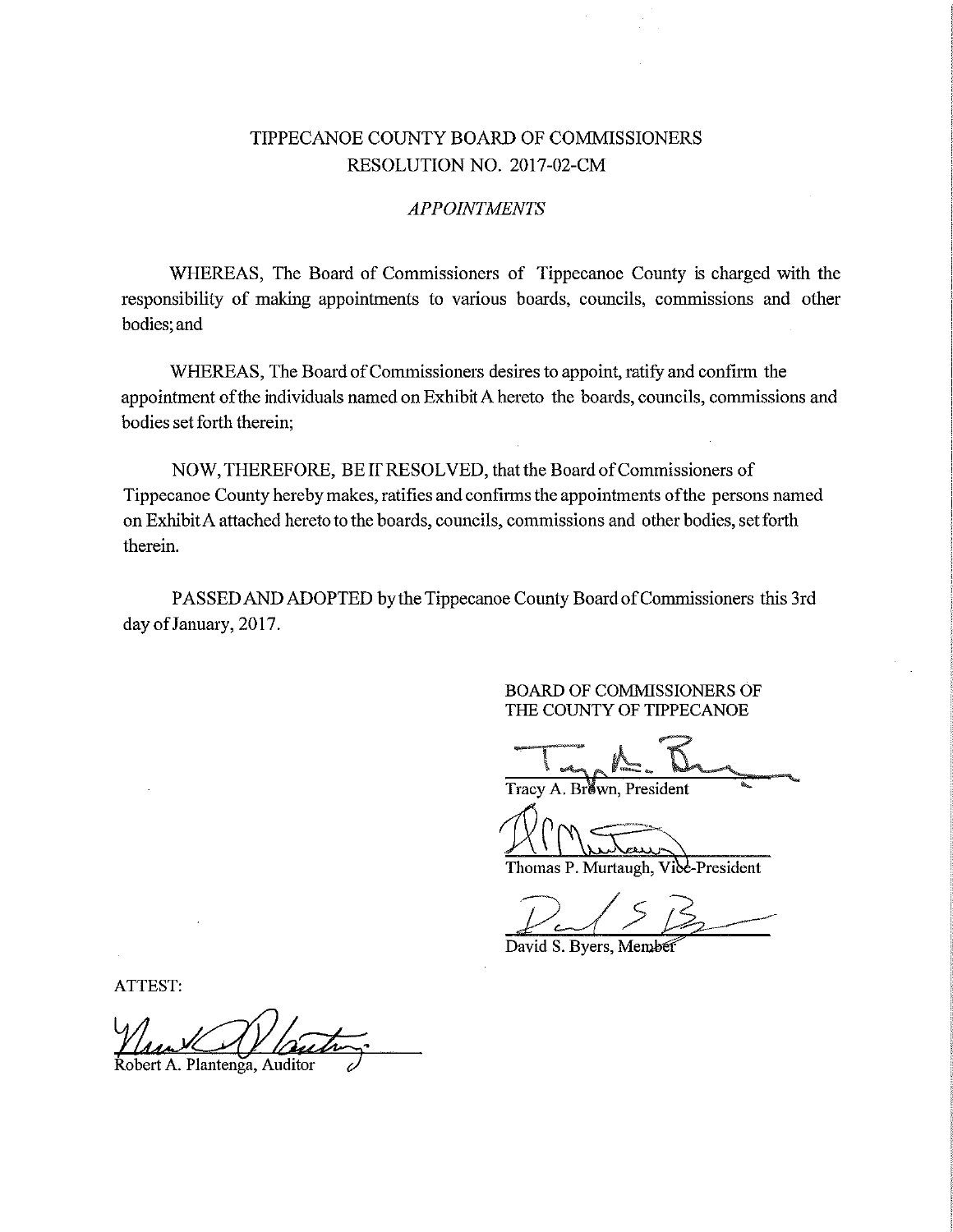## Exhibit A Appointments to Boards, Council and Other Commissions

| Board / Commission                             | Name                            | Term             | Effective       | Expiration  |
|------------------------------------------------|---------------------------------|------------------|-----------------|-------------|
| Alcohol & Tobacco Commission                   | Vicki Pearl                     | 1                | 1/2017          | 12/31/2017  |
| Animal Disease Control Emergency               |                                 |                  |                 |             |
| Coordinator                                    | chris<br>Dr. Charles Witte, DVM | 1                | 1/2017          | 12/31/2017  |
| Area Board of Zoning Appeals                   | <b>Steve Clevenger</b>          | 4                | <i>¥1/2014</i>  | 12/31/2017  |
|                                                | Steve Schreckengast             | 4                | <i>¥1</i> /2017 | 12/31/2020  |
| Area Plan Commission                           | Vicki Pearl                     | 2                | Y1/2016         | 12/31/2017  |
|                                                | Gary Schroeder                  | 2                | 1/2016          | 12/31/2017  |
| Board of Health                                | Thometra Foster                 | 4                | <i>¥1/2017</i>  | 12/31/2020  |
|                                                | Thomas Padgett, MD              | 4                | V1/2015         | 12/31/2017  |
|                                                | John Thomas, MD                 | 4                | 1/6/2014        | 12/31/2017  |
|                                                | Hsin-Yi Weng, BVM, MPH, PhD     | $\boldsymbol{4}$ | 1/6/2014        | 12/31/2017  |
|                                                |                                 |                  |                 |             |
| Board of Operating Company for Battle          |                                 |                  |                 |             |
| Ground Golf Course                             | <b>Rick Oliver</b>              | $1 -$            | 1/2017          | 12/31/2017  |
| District Planning Council for Indiana Homeland |                                 |                  |                 |             |
| Security - District 4                          | Jim Lewis                       | 1                | 4/1/2013        | NoTermLimit |
| Economic Development Commission/W. Laf         | Steve Schreckengast             | 1                | 1/2017          | 12/31/2017  |
| Human Relations Commission                     | Andrew Antonio                  | 3                | <b>¥1/2016</b>  | 12/31/2017  |
|                                                | Rene Celeste                    | 3                | <i>¥1</i> /2016 | 12/31/2017  |
|                                                | Debi DeBruyn                    | 3                | Y1/2017         | 12/31/2017  |
|                                                | <b>Susan Delong</b>             | 3                | Y1/2017         | 12/31/2017  |
|                                                | Carolyn Johnson                 | 3                | <b>Y1/2015</b>  | 12/31/2017  |
|                                                | John Metzinger                  | 3                | 1/2017          | 12/31/2017  |
|                                                | Mike Piggott                    | 3                | V1/2015         | 12/31/2017  |
|                                                | Meredith Richmond               | 3                | 1/2016          | 12/31/2018  |
|                                                | Sandra Sydnor                   | 3                | <i>¥1</i> /2015 | 12/31/2017  |
| Laf/Wlaf Convention & Visitors Bureau          | <b>Becky Barnes</b>             | 1                | Y1/2017         | 12/31/2017  |
|                                                | Christy Kuntz                   | 1                | Y1/2017         | 12/31/2017  |
|                                                |                                 |                  |                 |             |